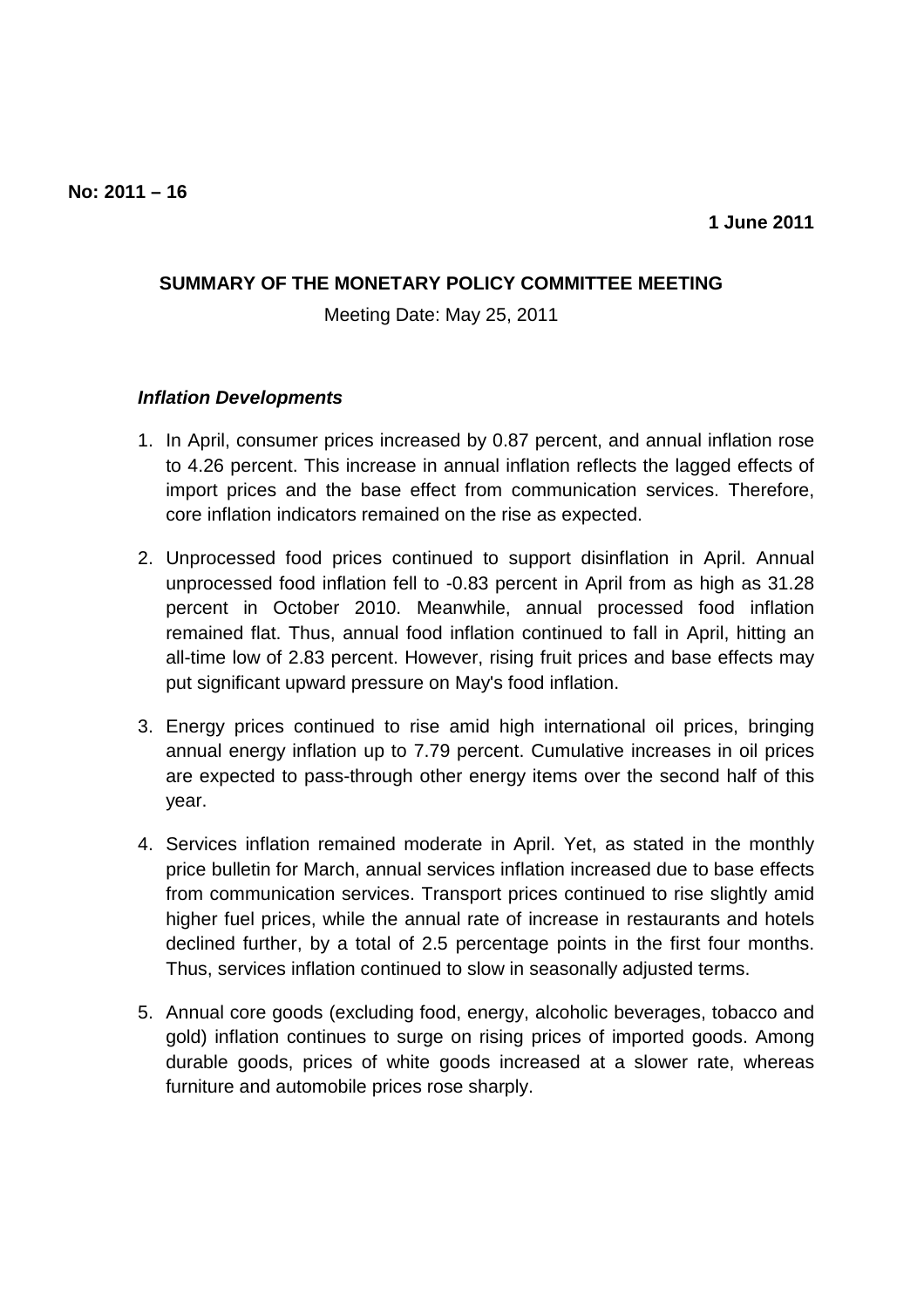## **Factors Affecting Inflation**

- 6. Recent data releases on economic activity are consistent with the outlook presented in the Inflation Report. Despite slowing quarter-on-quarter, industrial production remained robust in the first quarter of 2011. Recent capacity and production indicators also point to a slowdown in second-quarter economic activity.
- 7. Private consumption and investment growth rates are moderating after a strong rebound in 2010. Production and imports data for consumption and investment goods confirm the first quarter's strong domestic demand. However, leading indicators for the second quarter such as domestic sales of automobiles, commercial vehicles and white goods as well as consumption indices are down quarter-on-quarter. Moreover, expectations for domestic orders also signal a slowdown in domestic demand.
- 8. External demand outlook remains weak. While the first quarter's non-gold export quantity index was slightly lower than the fourth-quarter average, leading indicators point to a moderate recovery in exports for the second quarter. Consideringthe recently mounting uncertainty about the global economy, the Committee has emphasized that downside risks to external demand remain. In this regard, the Committee has reiterated that exports would recover slowly and gradually.
- 9. Employment conditions continue to improve and unemployment rates are approaching the pre-crisis levels. Employment grew at a stronger-thanexpected pace in the first quarter. Leading indicators suggest that this uptrend would continue in the short term, albeit at a slower rate. The Committee has stated that the improved employment conditions support domestic demand, but have yet to exert upward pressure on unit labor costs.

## **Monetary Policy and the Risks**

- 10. The Committee members drew attention to capacity utilization rates in the manufacturing industry which have remained at low levels and stated that total demand outlook has not reached levels to put upward pressure on inflation. Benign course of services inflation supports the case against overheating. However, owing to the lagged impact of cumulative rising import prices, moderate increase in core inflation is expected to continue over the short term.
- 11. The Committee members reiterated that last year's sharp fluctuations in food prices will lead to a volatility in headline inflation in the period ahead. In this respect, the Committee noted that inflation may exceed the year-end target of 5.5 percent in May due to base effects arising from unprocessed food prices,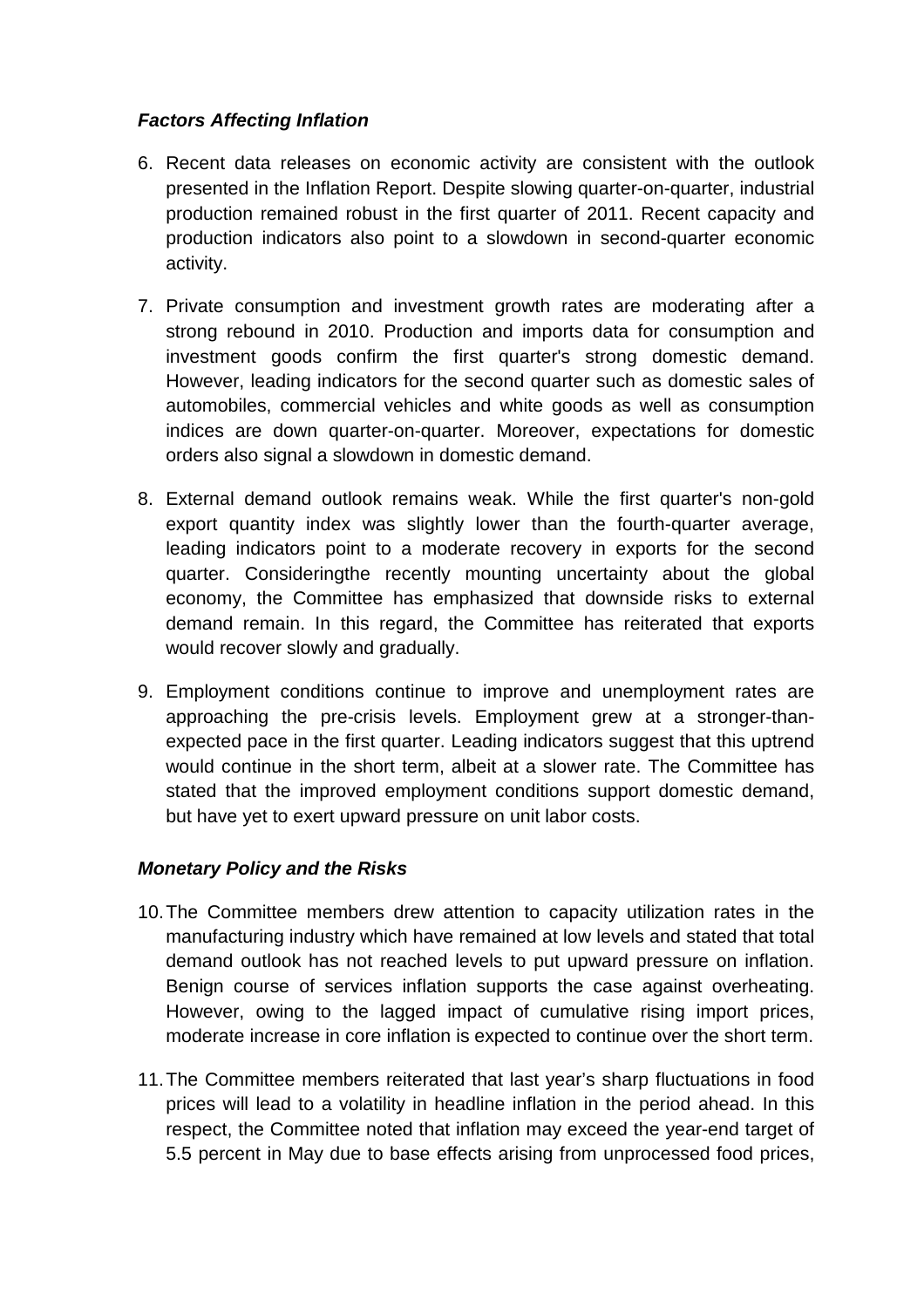and follow a volatile course thereafter in line with the path presented in the Inflation Report.

- 12. The effects of the tightening measures on credit growth and domestic demand have become visible in the second quarter. Recent data suggest that the pace of credit growth has been moderating. Moreover, non-energy imports, which displayed a strong print in the first quarter, are expected to follow a more benign path starting with the second quarter. Moreover, orders and sales data along with confidence indicators also signal some slowdown in domestic demand growth.
- 13. Despite the slowdown in domestic demand growth, developments in external demand and energy prices since the beginning of the year have been postponing the improvement in the current account. Political uncertainties in the North Africa have not only led to higher import bill through elevated energy prices,but also restrained the recovery in exports. Moreover, heightened concerns regarding debt sustainability in some euro area countries have increased the downside risks for the European economy—our major trading partner. Overall, the Committee indicated that both elevated levels of energy and other commodity prices and a weaker external demand outlook postpone the improvement in the current account balance to the last quarter.
- 14. In light of these assessments, considering the uncertainty regarding the global economy, the Committee has indicated that it would be useful to continue to observe the lagged impacts of the measures taken so far.
- 15. According to the Committee members, it would be appropriate to remain flexible regarding the exact content of the policy mix, given the high level of uncertainty arising from the global economic conditions. In this respect, it was stated that the risk scenarios outlined in the Inflation Report continue to be relevant. Therefore, in order to contain the risks towards price stability and financial stability, the Committee has decided to monitor the tightening impact of the existing policy mix and take additional measures along the same lines, if needed.
- 16. The meeting also included an evaluation of the course of capital inflows and foreign exchange purchase auctions. The Committee members highlighted the relative weakness in capital flows to emerging markets due to heightened concerns regarding debt sustainability problems in some euroarea countries, and stated that it might be useful to revise the amount purchased via daily auctions. It was indicated that the auction amount could be reduced gradually should the weakening in capital flows persist, which, in turn, could ease the need for further hikes in reserve requirements by reducing the liquidity injected to the market through foreign exchange purchases. Similarly, measures to be taken in the forthcoming period by other institutions in collaboration with the